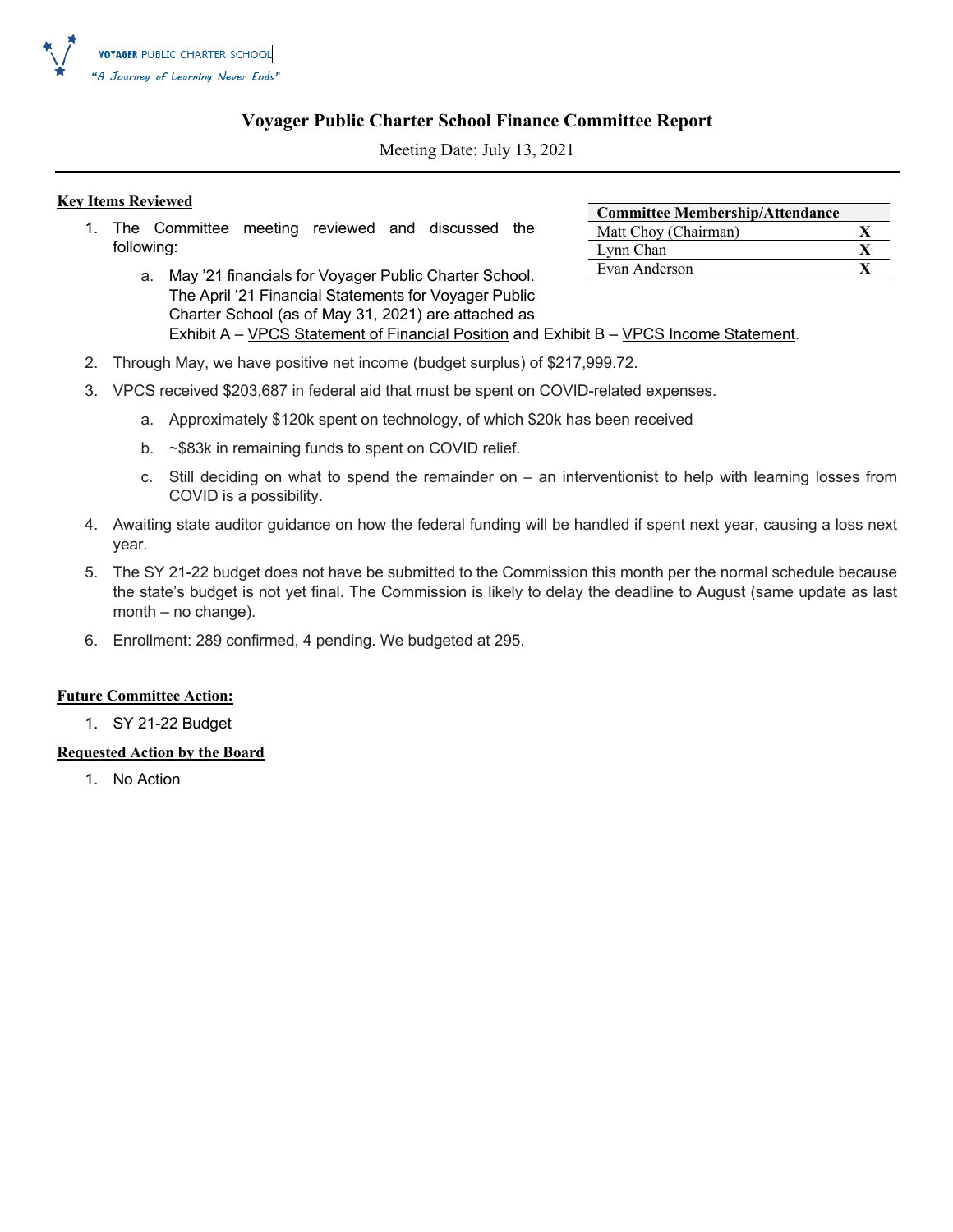### **Voyager - A Public Charter School Statement of Financial Position-Yearly Comparison As of May 31, 2021**

|                                       | May 31, 21   | May 31, 20   |
|---------------------------------------|--------------|--------------|
| <b>ASSETS</b>                         |              |              |
| <b>Current Assets</b>                 |              |              |
| <b>Checking/Savings</b>               |              |              |
| 1065 · First Hawaiian Bnk Savings     | 1,352,862.33 | 1,010,983.55 |
| 1066 · First Hawaiian Bank - checking | 32,903.61    | 68,645.19    |
| 1067 Cash - Restricted                | 2,000.00     | 2,000.00     |
| 1080 · Petty Cash on Hand             | 30.00        | 30.00        |
| <b>Total Checking/Savings</b>         | 1,387,795.94 | 1,081,658.74 |
| <b>Accounts Receivable</b>            |              |              |
| 1200 Accounts Receivable              | 1,754.52     | 308.31       |
| <b>Total Accounts Receivable</b>      | 1,754.52     | 308.31       |
| <b>Other Current Assets</b>           |              |              |
| 1202 · Student Meals Receivable       | 1,661.29     | 2,313.83     |
| 1204 Receivable from DOE-'ER FICA Ta  | 55,202.59    | 58,246.44    |
| 1205 · Miscellaneous Receivables      | 9.92         | 7,571.85     |
| <b>Total Other Current Assets</b>     | 56,873.80    | 68,132.12    |
| <b>Total Current Assets</b>           | 1,446,424.26 | 1,150,099.17 |
| <b>Fixed Assets</b>                   |              |              |
| 1601 · Furniture and Equipment        | 114,718.48   | 149,738.02   |
| 1605 · Leasehold Improvement          | 48,749.42    | 58,054.34    |
| <b>Total Fixed Assets</b>             | 163,467.90   | 207,792.36   |
| <b>Other Assets</b>                   |              |              |
| 1400 · Deposits                       |              |              |
| <b>HECO/Other Deposit</b>             | 745.00       | 745.00       |
| <b>Lease Deposit</b>                  | 24,712.03    | 23,664.91    |
| <b>Payroll Deposit - PCSC</b>         | 375.06       | 375.06       |
| Total 1400 · Deposits                 | 25,832.09    | 24,784.97    |
| <b>Total Other Assets</b>             | 25,832.09    | 24,784.97    |
| <b>TOTAL ASSETS</b>                   | 1,635,724.25 | 1,382,676.50 |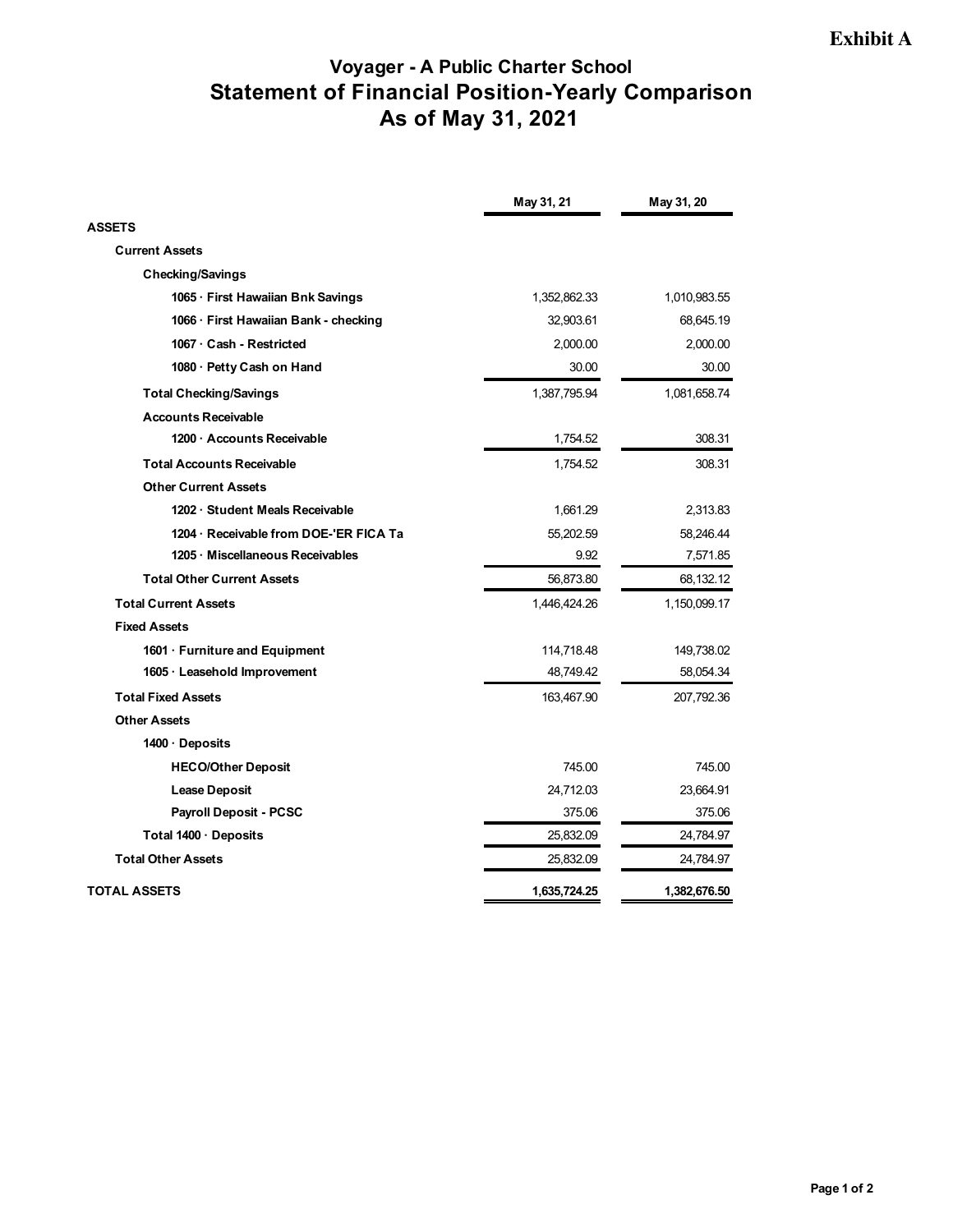### **Voyager - A Public Charter School Statement of Financial Position-Yearly Comparison As of May 31, 2021**

|                                        | May 31, 21   | May 31, 20   |
|----------------------------------------|--------------|--------------|
| <b>LIABILITIES &amp; EQUITY</b>        |              |              |
| Liabilities                            |              |              |
| <b>Current Liabilities</b>             |              |              |
| <b>Accounts Payable</b>                | 17,513.07    | 20,290.84    |
| <b>Other Current Liabilities</b>       |              |              |
| 2010 Grants Payable                    | 9,566.43     | 9,566.43     |
| 2100 · Payroll Liabilities             | 87,367.29    | 95,818.15    |
| 2300 · Accrued Expenses                | 80,102.34    | 73,213.91    |
| 2400 Deferred Revenue                  | 25,736.37    | 27,356.15    |
| 2401 Deferred State & FED Allocation   | 185,674.85   | 196,340.24   |
| <b>Total Other Current Liabilities</b> | 388,447.28   | 402,294.88   |
| <b>Total Current Liabilities</b>       | 405,960.35   | 422,585.72   |
| <b>Long Term Liabilities</b>           |              |              |
| 2500 · Deferred Rent                   | 19,600.00    | 38,800.00    |
| <b>Total Long Term Liabilities</b>     | 19,600.00    | 38,800.00    |
| <b>Total Liabilities</b>               | 425,560.35   | 461,385.72   |
| Equity                                 |              |              |
| 1110 · Retained Earnings               | 945,538.90   | 792,960.33   |
| 3000 Opening Bal Equity                | 46,625.28    | 46,625.28    |
| Net Income                             | 217,999.72   | 81,705.17    |
| <b>Total Equity</b>                    | 1,210,163.90 | 921,290.78   |
| <b>TOTAL LIABILITIES &amp; EQUITY</b>  | 1,635,724.25 | 1,382,676.50 |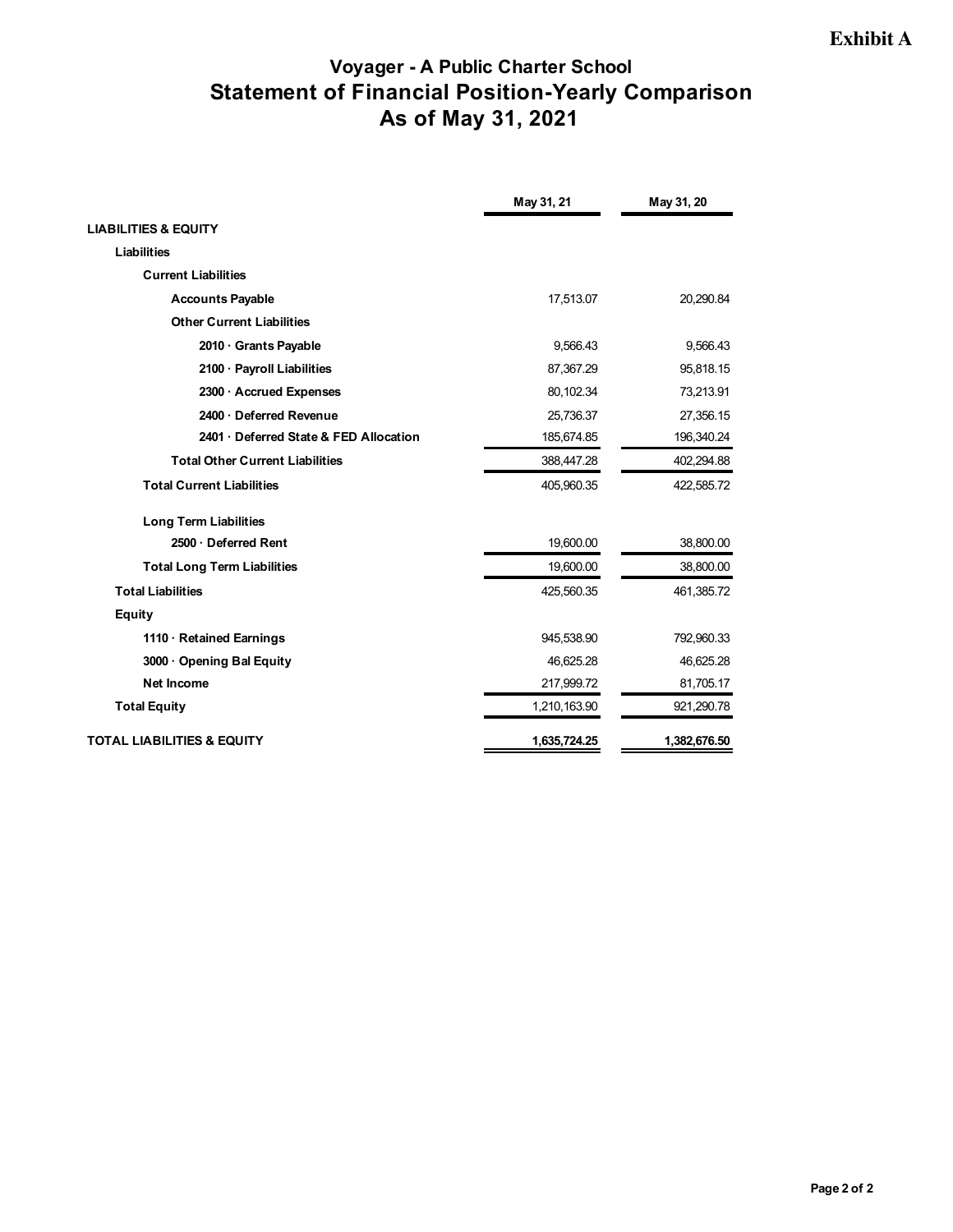### **Exhibit B Exhibit B**

## **Monthly & YTD Stmt. of Income & Expense Budget-to-Actual** Monthly & YTD Strut of Income & Expense Budget-to-Actual  **Voyager - A Public Charter School** Voyager - A Public Charter School For the Period Ended May 31, 2021  **For the Period Ended May 31, 2021**

Ordinary Income/Expense **Ordinary Income/Expense Income** Total 4400 . Contributions 4700 Other Income Total 4600 · Other School Income Total 4500 · Lunch/Breakfast Money Income Total 4200 · Federal Allocations 4200 · Federal Allocations 4160 · SPED Per Pupil Allocations Total 4100 · State Allocations 4100 · State Allocations **4700 · Other Income Total 4600 · Other School Income** 4600 · Other School Income **4600 · Other School Income Total 4500 · Lunch/Breakfast Money Income** 4500 · Lunch/Breakfast Money Income **4500 · Lunch/Breakfast Money Income Total 4400 · Contributions** 4400 · Contributions **4400 · Contributions Total 4200 · Federal Allocations 4200 · Federal Allocations 4160 · SPED Per Pupil Allocations Total 4100 · State Allocations 4100 · State Allocations** 4625 · Field Trip Income 4605 · Parent Ohana Subsidy 4510 · Student Lunch/Brkft Collections 4480 · Family Donation/Pledge 4470 · Fundraising - Other 4210 · Federal Impact Aid (FIA) 4150 · Special Ed Allocations 4132 · Title II 4110 · Base Per Pupil Allocation 4701 · Miscellaneous Income **4701 · Miscellaneous Income 4645 · A+ Inter-Sessions Rental Fee** Total 4630 · Parent Collected Income **Total 4630 · Parent Collected Income** 4630 · Parent Collected Income **4630 · Parent Collected Income 4625 · Field Trip Income 4605 · Parent Ohana Subsidy 4520 · NSLP Reimbursement 4510 · Student Lunch/Brkft Collections 4486 · Donation - Others 4485 · Donation - Board Members** 4481 · Restricted Family Donation **4481 · Restricted Family Donation 4480 · Family Donation/Pledge 4470 · Fundraising - Other** 4440 · Grants - Restricted **4440 · Grants - Restricted** 4407 Other Contributions **4407 · Other Contributions** 4226 · CARES ESSER II Funds **4226 · CARES ESSER II Funds 4210 · Federal Impact Aid (FIA) 4150 · Special Ed Allocations 4132 · Title II 4110 · Base Per Pupil Allocation** 4645 · A+ Inter-Sessions Rental Fee 4520 · NSLP Reinbursement 4486 · Donation - Others 4485 · Donation - Board Members 4634 · Student Miscellaneous Fees **4634 · Student Miscellaneous Fees May 21** 180,434.50 180,434.50 180,434.50 180,434.50 2,946.72 1,597.92 5,240.35 2,200.00 2,200.00 1,348.80 5,240.35 113.30 100.00 13.30 **Budget** 166,948.00 166,948.00 166,948.00 166,948.00 5,811.00 1,885.00 3,421.00 1,775.00 5,444.00 1,275.00 1,646.00 375.00 375.00 417.00 838.00 667.00 233.00 367.00 250.00 100.00 25.00 29.00 25.00 17.00 \$ Over Budget **\$ Over Budget** -1,885.00 13,486.50 13,486.50 1,967.00 -417.00 -724.70 -250.00 -375.00 -375.00 -474.28 -426.20 -667.00 -100.00 -570.65 -203.65 -367.00 925.00 -48.08 -25.00 -29.00 -25.00 -3.70 120 - May 21 **Jul '20 - May 21** 1,984,779.50 1,984,779.50 1,984,779.50 984,779.50 261,821.84 261,821.84 203,678.00 203,678.00 14,821.45 57,643.84 3,779.99 2,200.00 6,380.16 3,102.00 11,067.15 22,620.00 1,579.99 3,278.16 1,100.00 1,579.99 2,140.00 500.00 500.00 900.00 13.30  $0.00$ **YTD Budget YTD Budget** 1,836,427.00 1,836,427.00 1,836,427.00 1,836,427.00 37,628.00 20,735.00 14,025.00 2,567.00 18,101.00 19,527.00 9,212.00 63,919.00 59,886.00 4,125.00 4,125.00 4,583.00 7,333.00 1,100.00 4,033.00 2,750.00 321.00 275.00 183.00 275.00 \$ Over Budget **\$ Over Budget** -31,247.84 148,352.50  $-16,425.00$ 197,902.84 148,352.50 -10,245.01 -31,247.84  $-14,822.84$ -14,822.84 -16,425.00 197,902.84 -4,033.00 148,352.50 148,352.50 -2,750.00 -2,545.01 -1,100.00 -2,545.01 -4,583.00 5,609.45 3,734.15 -2,242.16 1,885.00 -169.70 -367.00 -274.00 500.00 625.00 179.00 Annual Budget **Annual Budget** 2,003,375.00 2,003,375.00 2,003,375.00 2,003,375.00 15,300.00 41,049.00 69,730.00 65,330.00 5,000.00 19,747.00 21,302.00 10,050.00 22,620.00 3,000.00 4,500.00 2,800.00 1,200.00 4,400.00 4,500.00 8,000.00 200.00 300.00 350.00 300.00

 **Page 1 of 5** Page 1 of 5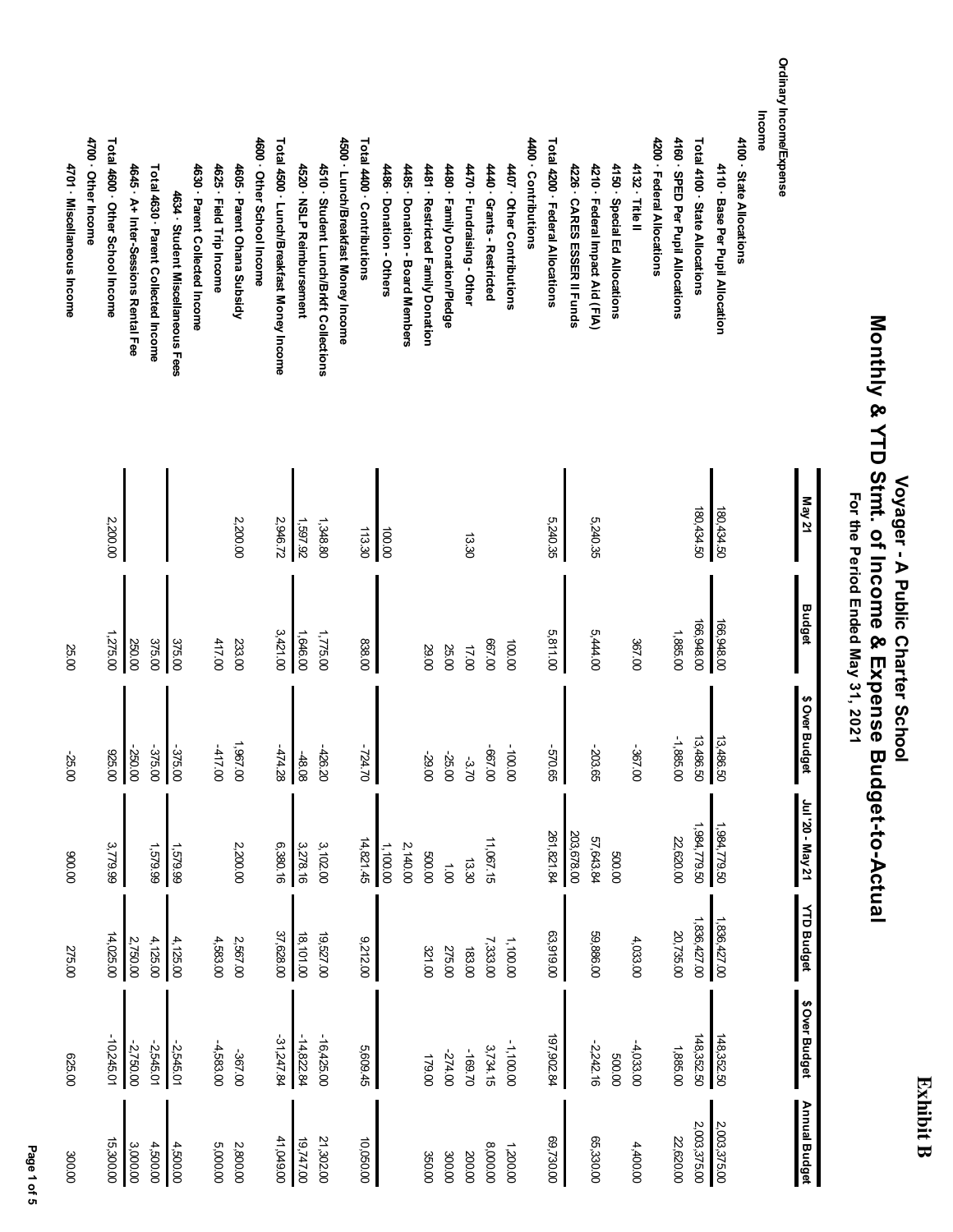| c |
|---|
|   |
|   |
|   |
|   |
|   |

# Voyager - A Public Charter School<br>Monthly & YTD Stmt. of Income & Expense Budget-to-Actual<br>For the Period Ended May 31, 2021  **Monthly & YTD Stmt. of Income & Expense Budget-to-Actual Voyager - A Public Charter School For the Period Ended May 31, 2021**

|                                              | May 21     | <b>Budget</b> | \$ Over Budget | 120 - May 21 | <b>YTD Budget</b> | \$ Over Budget | Annual Budget |
|----------------------------------------------|------------|---------------|----------------|--------------|-------------------|----------------|---------------|
| 4710 · Interest Income                       | 48.38      | 00.00         | $-11.62$       | 08'689       | 660.00            | -70.20         | 720.00        |
| Total 4700 Other Income                      | 48.38      | 85.00         | -36.62         | 1,489.80     | 935.00            | 554.80         | 1,020.00      |
| Total Income                                 | 190,983.25 | 180,263.00    | 10,720.25      | 2,295,692.74 | 1,982,881.00      | 312,811.74     | 2,163,144.00  |
| Expense                                      |            |               |                |              |                   |                |               |
| 6000 · Personnel & Payroll Expense           |            |               |                |              |                   |                |               |
| 6010 - Admin. Personnel                      | 22,735.76  | 22,417.00     | 318.76         | 242,515.94   | 246,583.00        | $-4,067.06$    | 269,000.00    |
| 6010.03 · Admin. Benefit-Accrue Vacation     | 683.00     | 683.00        |                | 7,513.00     | 7,517.00          | $-4.00$        | 8,200.00      |
| 6015.00 · Recess Supervisors                 | 1,934.89   | 3,625.00      | $-1.090.11$    | 4,639.96     | 39,875.00         | 35,235.04      | 43,500.00     |
| 6020 - Instructional                         |            |               |                |              |                   |                |               |
| 6021 · Classroom Teachers                    | 75,370.14  | 73,362.00     | 2,008.14       | 801,275.93   | 806,988.00        | $-5,712.07$    | 880,350.00    |
| 6022 SPEC ED Teacher                         |            | 449.00        | 00'644-        | 5,392.10     | 4,943.00          | 449.10         | 5,392.00      |
| 6023 · Specials Teachers                     | 10,600.42  | 16,179.00     | 5,578.58       | 174,094.18   | 17,971.00         | $-3,876.82$    | 194,150.00    |
| 6025 Substitute Teachers                     | 4,063.26   | 3,525.00      | 538.26         | 36,489.53    | 38,775.00         | $-2,285.47$    | 42,300.00     |
| 6030 · Educational Asst                      |            | 138.00        | $-138.00$      | 1,640.75     | 1,520.00          | 120.75         | 1,658.00      |
| Total 6020 - Instructional                   | 90,033.82  | 93,653.00     | $-3,619.18$    | 1,018,892.49 | 1,030,197.00      | $-11,304.51$   | 1,123,850.00  |
| 6028 · Resource Teachers                     | 14,408.76  | 14,275.00     | 133.76         | 156,865.59   | 157,025.00        | -159.41        | 171,300.00    |
| 6028.03 · Resource Teachers-Accrued Vacat    | 100.00     | 100.00        |                | 1,100.00     | 1,100.00          |                | 1,200.00      |
| 6035 · Teacher Differential Pay - add'       |            |               |                |              |                   |                |               |
| 6035.01 · Dismissal Duty Differential Pay    |            | 522.00        | 00'ZZ9-        | 895.89       | 5,743.00          | $-4,847.11$    | 6,265.00      |
| 6035.02 · A cademy Representative Differen   |            | 186.00        | -186.00        |              | 2,049.00          | $-2,049.00$    | 2,235.00      |
| 6035.04 · Classroom Pack and Set-Up          |            | 417.00        | -417.00        | 4,995.76     | 4,583.00          | 412.76         | 5,000.00      |
| Total 6035 · Teacher Differential Pay - add' |            | 1,125.00      | $-1,125.00$    | 5,891.65     | 12,375.00         | $-6,483.35$    | 13,500.00     |
| 6036 · School Counselor                      | 4,979.00   | 5,042.00      | -63.00         | 55,519.00    | 55,458.00         | 0019           | 00'00'200     |
| 6070 · Landscaping/Groundskeeping 'EE'       | 00008      | 00'116        | $-77.00$       | 8,189.70     | 10,083.00         | $-1,893.30$    | 11,000.00     |
| 6072 · Maintenance/Janitorial 'EE'           | 763.00     | 625.00        | 138.00         | 6,236.00     | 6,875.00          | 00'689-        | 7,500.00      |
| Total 6000 · Personnel & Payroll Expense     | 136,478.23 | 142,462.00    | 5,983.77       | 1,507,363.33 | 1,567,088.00      | -59,724.67     | 1,709,550.00  |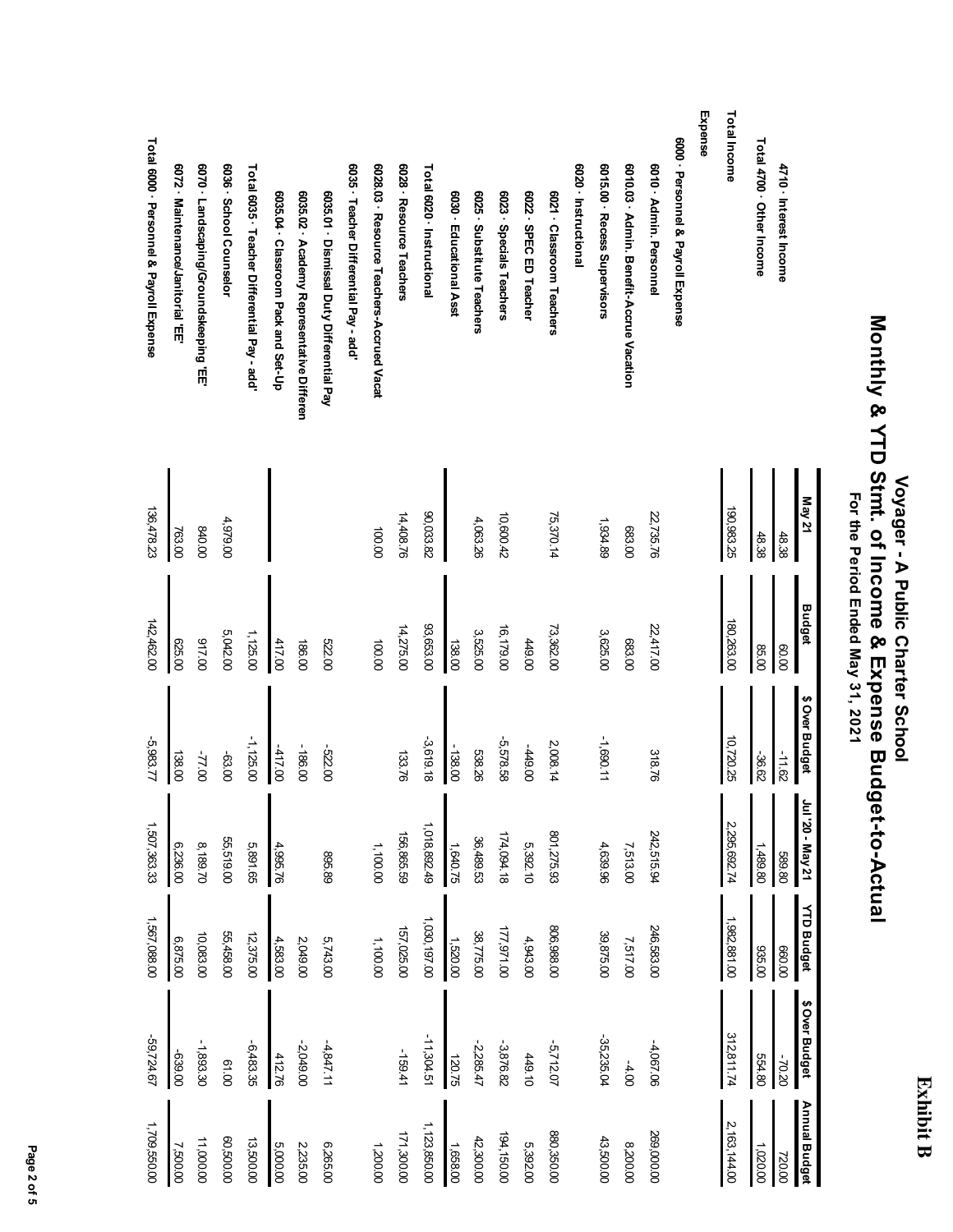## **Exhibit B Exhibit B**

## Voyager - A Public Charter School<br>Monthly & YTD Stmt. of Income & Expense Budget-to-Actual<br>For the Period Ended May 31, 2021  **Monthly & YTD Stmt. of Income & Expense Budget-to-Actual Voyager - A Public Charter School For the Period Ended May 31, 2021**

|                                           | <b>Nay 21</b> | Budget   | \$ Over Budget | 02. IPP<br>- May 21 | <b>YTD Budget</b> | \$ Over Budget | <b>Annual Budget</b> |
|-------------------------------------------|---------------|----------|----------------|---------------------|-------------------|----------------|----------------------|
| 6200 - Academic Expenses                  |               |          |                |                     |                   |                |                      |
| 6205 · Books/Curriculum                   |               |          |                |                     |                   |                |                      |
| 6205.01 · Books/Curriculum - Classroom    | 1,744.15      | 417.00   | 1,327.15       | 4,522.74            | 4,583.00          | 9709-          | 5,000.00             |
| 6205.02 · Curriculum-Arts integation      |               | 117.00   | $-117.00$      | 1,800.00            | 1,283.00          | 517.00         | 1,400.00             |
| 6205.03 · Book/Curriculum-School-wide     |               | 1,667.00 | -1,667.00      | 14,396.14           | 18,333.00         | $-3,936.86$    | 20,000.00            |
| 6205.04 · Books/Curric-Grant (Restricted) |               |          |                | 1,201.80            |                   |                |                      |
| Total 6205 · Books/Curriculum             | 1,744.15      | 2,201.00 | -456.85        | 21,920.68           | 24,199.00         | $-2,278.32$    | 26,400.00            |
| 6211 · Classroom Equipment/Computer       | -250.00       | 1,083.00 | $-1,333.00$    | 14,744.24           | 11,917.00         | 2,827.24       | 13,000.00            |
| 6213 · School Furnishings                 |               | 417.00   | $-417.00$      | 604.19              | 4,583.00          | $-3,978.81$    | 5,000.00             |
| 6215 - Academic Supplies-classrm          | 716.54        | 458.00   | 258.54         | 2,419.76            | 5,042.00          | $-2,622.24$    | 5,500.00             |
| 6215.10 Acad Supp-Other                   |               | 83.00    | -83.00         | 02:026              | 00'116            | 3.70           | 1,000.00             |
| 6215.11 - Acad Supp- Grant (Restricted)   |               | 00'299   | 00'Z99-        | 9,362.32            | 7,333.00          | 2,029.32       | 8,000.00             |
| 6216 · Testing Materials                  |               | 17.00    | $-17.00$       |                     | 183.00            | $-183.00$      | 200.00               |
| 6225 Computer & Software                  |               | 375.00   | -375.00        | 3,666.35            | 4,125.00          | -458.65        | 4,500.00             |
| 6235 · School (Student) Events            | 167.13        | 167.00   | 0.13           | 667.13              | 1,833.00          | $-1,165.87$    | 2,000.00             |
| Total 6200 · Academic Expenses            | 2,377.82      | 5,468.00 | $-3,090.18$    | 54,305.37           | 60,132.00         | $-5,826.63$    | 65,600.00            |
| 6250 Other School Expenses                |               |          |                |                     |                   |                |                      |
| 6251 - Parent Ohana Subsidy Expenses      | 20°296        | 233.00   | 732.07         | 20'996              | 2,567.00          | -1,601.93      | 2,800.00             |
| 6253 · Field Trips                        |               | 417.00   | $-417.00$      |                     | 4,583.00          | $-4,583.00$    | 5,000.00             |
| 6255.1 · Parent-Paid Miscellaneous Fees   |               | 375.00   | -375.00        | 1,579.99            | 4,125.00          | $-2,545.01$    | 4,500.00             |
| 625.5 · School Safety Supplies            |               | 833.00   | -833.00        | 8,661.61            | 9,167.00          | -505.39        | 10,000.00            |
| Total 6250 · Other School Expenses        | <b>10°996</b> | 1,858.00 | -892.93        | 11,206.67           | 20,442.00         | $-9,235.33$    | 22,300.00            |
| 6300 · Meals Service                      |               |          |                |                     |                   |                |                      |
| 6302 · School Lunches                     | 3,528.00      | 3,994.00 | -466.00        | 7,524.00            | 43,935.00         | $-36,411.00$   | 47,929.00            |
| Total 6300 · Meals Service                | 3,528.00      | 3,994.00 | -466.00        | 7,524.00            | 43,935.00         | $-36,411.00$   | 47,929.00            |
| 6400 Operating Expenses                   |               |          |                |                     |                   |                |                      |
| 6420 · Equipment Rental & Leasing         | 806.40        | 00'116   | -110.60        | 8,145.11            | 10,083.00         | -1,937.89      | 11,000.00            |
| 6430 - Operating Supplies                 |               |          |                |                     |                   |                |                      |
| 6431 - Janitorial Supplies                | 509.18        | 500.00   | 816            | 2,786.94            | 5,500.00          | $-2,713.06$    | 6,000.00             |
| 6433 · Postage                            | 2.80          | 83.00    | -80.20         | 390.79              | 00'116            | -526.21        | 1,000.00             |
| 6434 Office Supplies & Expenses           | 480.15        | 00'119   | -36.85         | 2,757.70            | 5,683.00          | $-2,925.30$    | 6,200.00             |
| 6436 · Office Equipment & Maint.          |               | 250.00   | -250.00        | 1,310.51            | 2,750.00          | 1,439.49       | 3,000.00             |
| Total 6430 · Operating Supplies           | 892.13        | 1,350.00 | -357.87        | 7,245.94            | 14,850.00         | -7,604.06      | 16,200.00            |
| 6440 · Staff Development & Stipends       |               |          |                |                     |                   |                |                      |
| 6441.05 · Staff Development - Title Ila   |               | 367.00   | -367.00        |                     | 4,033.00          | $-4,033.00$    | 4,400.00             |
|                                           |               |          |                |                     |                   |                |                      |

Page 3 of 5  **Page 3 of 5**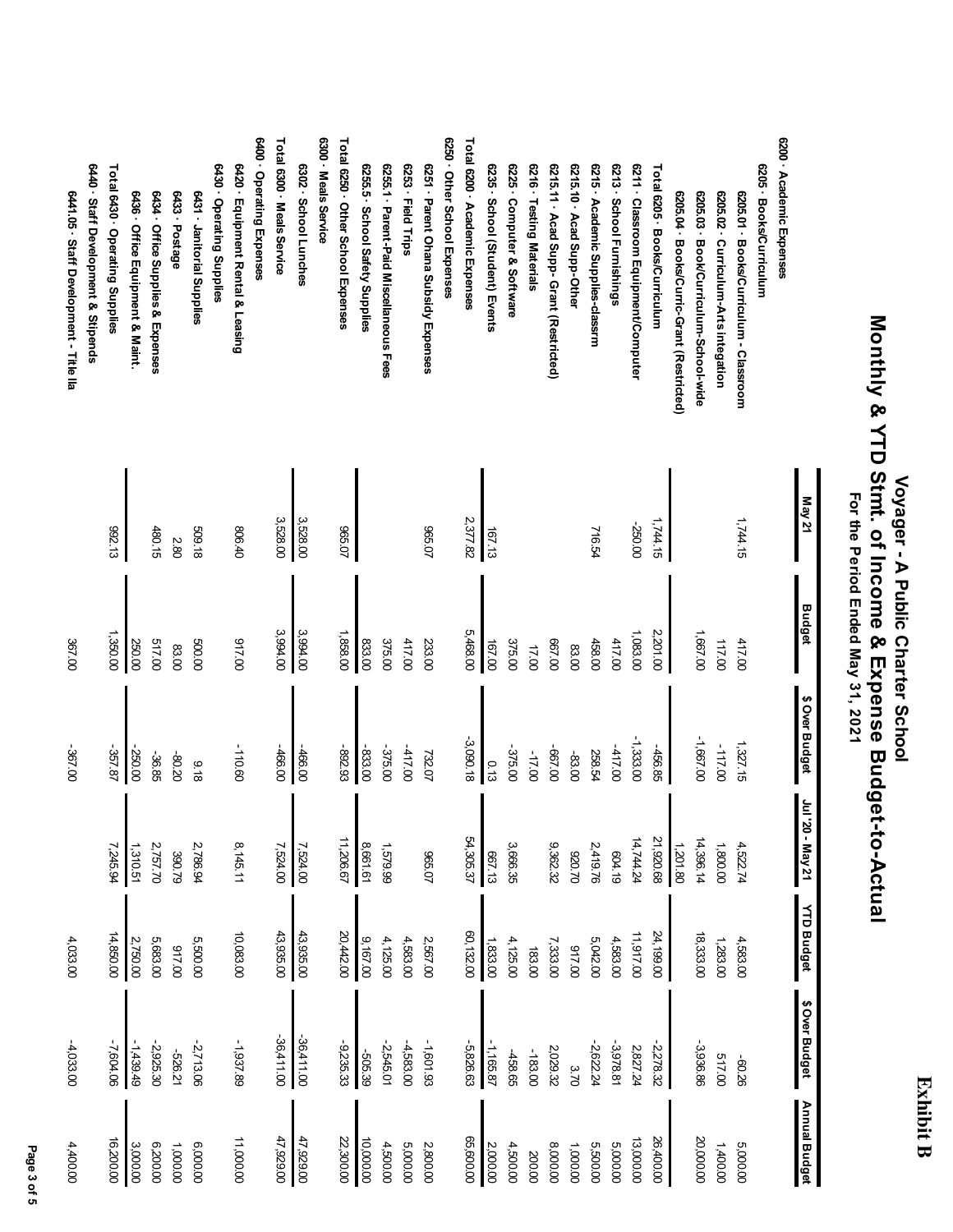| c |  |
|---|--|
|   |  |
|   |  |
| Ξ |  |

# Voyager - A Public Charter School<br>Monthly & YTD Stmt. of Income & Expense Budget-to-Actual<br>For the Period Ended May 31, 2021  **Monthly & YTD Stmt. of Income & Expense Budget-to-Actual Voyager - A Public Charter School For the Period Ended May 31, 2021**

|                                             | May 21    | Budget    | \$ Over Budget | 02. IPP<br>- May 21 | <b>YTD Budget</b> | \$ Over Budget | Annual Budget |
|---------------------------------------------|-----------|-----------|----------------|---------------------|-------------------|----------------|---------------|
| 6443 · Staff Development - General          | 200.00    | 292.00    | -92.00         | 2,265.00            | 3,208.00          | -943.00        | 3,500.00      |
| 6444 - PD materials                         |           | 42.00     | $-42.00$       |                     | 458.00            | -458.00        | 00'009        |
| 6460 · Travel/Conferences                   |           | 17.00     | 00'ZL-         |                     | 183.00            | $-183.00$      | 200.00        |
| Total 6440 · Staff Development & Stipends   | 200.00    | 718.00    | -518.00        | 2,265.00            | 7,882.00          | $-5,617.00$    | 8,600.00      |
| 6450 - Printing                             |           | 25.00     | -25.00         | 196.37              | 275.00            | -78.63         | 300.00        |
| 6470 · Misc. Other Operation Expenses       |           |           |                |                     |                   |                |               |
| 6471 · Bank or Other Service Charges        | 156.64    | 100.00    | 56.64          | 02'926              | 1,100.00          | $-123.80$      | 1,200.00      |
| 6473 · Dues and Subscriptions               |           | 375.00    | -375.00        | 4,111.45            | 4,125.00          | $-13.55$       | 4,500.00      |
| Total 6470 · Misc. Other Operation Expenses | 156.64    | 475.00    | -318.36        | 5,087.65            | 5,225.00          | $-137.35$      | 5,700.00      |
| Total 6400 · Operating Expenses             | 2,155.17  | 3,485.00  | $-1,329.83$    | 22,940.07           | 38,315.00         | $-15,374.93$   | 41,800.00     |
| 6600 · Facilities                           |           |           |                |                     |                   |                |               |
| 6610 · Rent/Lease Expenses                  |           |           |                |                     |                   |                |               |
| 0611.07 · Nent - Lutheran                   | 1,047.12  | 028.00    | <b>89.12</b>   | 10,471.20           | 10,542.00         | -70.80         | 11,500.00     |
| 6611.08 · Rent - Wilder Ave                 | 23,664.91 | 23,667.00 | -2.09          | 260,314.01          | 260,333.00        | -18.99         | 284,000.00    |
| 6611.09 · Real Property Tax -Wilder Ave.    |           | 25.00     | $-25.00$       | 300.00              | 275.00            | 25.00          | 300.00        |
| 6612.08 · Parking Expense - Off Campus      | 1,225.13  | 833.00    | 392.13         | 6,193.71            | 9,167.00          | -2,973.29      | 10,000.00     |
| Total 6610 · Rent/Lease Expenses            | 25,937.16 | 25,483.00 | 454.16         | 277,278.92          | 280,317.00        | $-3,038.08$    | 305,800.00    |
| 6626 · Deferred Rent                        | -1,600.00 | -1,600.00 |                | $-17,600.00$        | $-17,600.00$      |                | $-19,200.00$  |
| 6630 · Facilities - Repair & Maint.         |           |           |                |                     |                   |                |               |
| 6631 · Building & Equipment - R & M         | 121.25    | 2,484.00  | $-2,362.75$    | 31,008.00           | 27,316.00         | 3,692.00       | 29,800.00     |
| 6634 · Elevator Repair & Maint.             |           | 542.00    | -542.00        | 3,618.64            | 5,958.00          | $-2, 339.36$   | 6,500.00      |
| 6638 · Security/Camera Equip leasing        | 712.04    | 683.00    | 29.04          | 8,738.28            | 7,517.00          | 1,221.28       | 8,200.00      |
| 6646 · Trash                                | 212.19    | 00'009    | -287.81        | 3,623.27            | 5,500.00          | $-1,876.73$    | 6,000.00      |
| Total 6630 · Facilities - Repair & Maint.   | 1,045.48  | 4,209.00  | $-3,163.52$    | 46,988.19           | 46,291.00         | 61'469         | 50,500.00     |
| 6640 · Utilities                            |           |           |                |                     |                   |                |               |
| 6641 - Electricity                          | 2,908.46  | 2,750.00  | 158.46         | 22,195.64           | 30,250.00         | $-8,054.36$    | 33,000.00     |
| 6642 · Water                                | 1,404.72  | 1,417.00  | $-12.28$       | 14,522.66           | 15,583.00         | -1,060.34      | 17,000.00     |
| 6643 · Telephone                            | 801.36    | 658.00    | -56.64         | 6,413.33            | 7,242.00          | -828.67        | 7,900.00      |
| 6644 · Internet                             | 86't08    | 00'008    | 4.98           | 7,968.31            | 8,800.00          | -831.69        | 9,600.00      |
| Total 6640 · Utilities                      | 5,719.52  | 5,625.00  | 24.52          | 51,099.94           | 61,875.00         | $-10,775.06$   | 67,500.00     |
| Total 6600 · Facilities                     | 31,102.16 | 33,717.00 | $-2,614.84$    | 357,767.05          | 370,883.00        | $-13, 115.95$  | 404,600.00    |
| 6800 · Contracted Services                  |           |           |                |                     |                   |                |               |
| 6810 · Professional Consultants             |           |           |                |                     |                   |                |               |
| 6811 - Audit/Accounting                     |           | 00'Z96    | 00'Z96-        | 11,623.00           | 10,633.00         | 00'066         | 11,600.00     |
| 6813 · Webpage Design & Mait                |           |           |                |                     | 00'009            | 00'009-        | 00'009        |

Page 4 of 5  **Page 4 of 5**